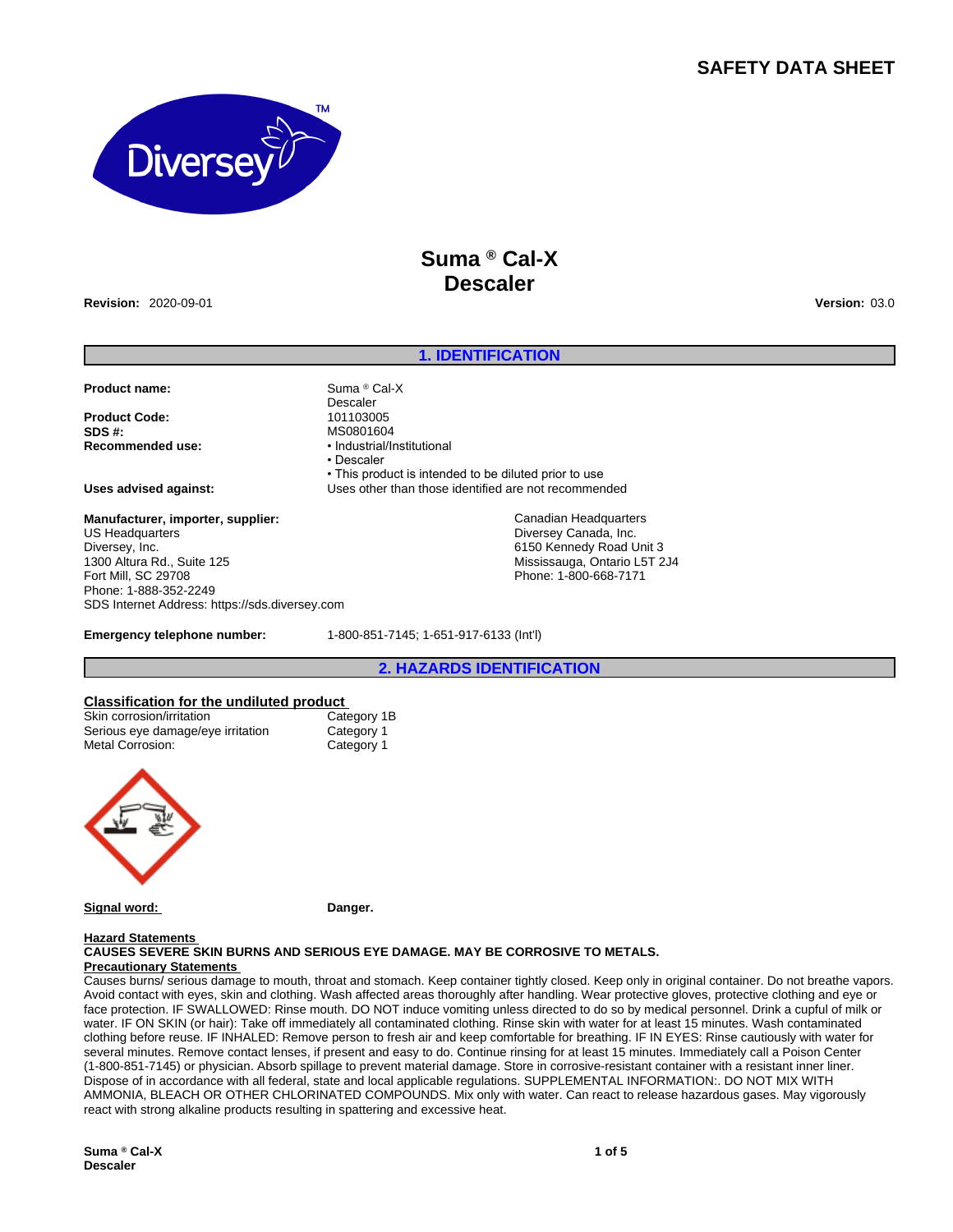#### **Classification for the diluted product** @ 1:16

This product, when diluted as stated on the label, is not classified as hazardous according to OSHA 29CFR 1910.1200 (HazCom 2012-GHS) and Canadian Hazardous Products Regulations (HPR) (WHMIS 2015-GHS).

#### **Hazard and Precautionary Statements**

None required.

## **3. COMPOSITION/INFORMATION ON INGREDIENTS**

#### **Classified Ingredients**

| Ingredient(s)                                     | CAS#       | Weight %      |
|---------------------------------------------------|------------|---------------|
| Nitric acid                                       | 7697-37-2  | 7 - 13%       |
| Hydroxyacetic acid                                | 79-14-1    | 1 - 5%        |
| 2-Propenoic acid, methyl ester, reaction products | 68610-44-6 | $> 0.1 - 1\%$ |
| with 2-ethyl-1-hexanamine and sodium hydroxide    |            |               |

### **4. FIRST AID MEASURES**

## **Undiluted Product:**

**Eyes:** IF IN EYES: Rinse cautiously with water for several minutes. Remove contact lenses, if present and easy to do. Continue rinsing for at least 15 minutes.

**Skin:** IF ON SKIN (or hair): Take off immediately all contaminated clothing. Rinse skin with water for at least 15 minutes.

**Inhalation:** IF INHALED: Remove person to fresh air and keep comfortable for breathing.

**Ingestion:** IF SWALLOWED: Rinse mouth. DO NOT induce vomiting unless directed to do so by medical personnel. Drink a cupful of milk or water.

**Most Important Symptoms/Effects:** No information available. **Immediate medical attention and special treatment needed** Not applicable.

#### **Diluted Product:**

**Eyes:** Rinse with plenty of water. **Skin:** No specific first aid measures are required **Inhalation:** No specific first aid measures are required **Ingestion:** IF SWALLOWED: Call a Poison Center (1-800-851-7145) or doctor/physician if you feel unwell.

#### **5. FIRE-FIGHTING MEASURES**

**Specific methods:** No special methods required **Suitable extinguishing media:** The product is not flammable

The product is not flammable. Extinguish fire using agent suitable for surrounding fire. **Specific hazards: Corrosive material (See sections 8 and 10).** Corrosive material (See sections 8 and 10).

**Special protective equipment for firefighters:** As in any fire, wear self-contained breathing apparatus pressure-demand, MSHA/NIOSH (approved or equivalent) and full protective gear.

**Extinguishing media which must not be used for safety reasons:** No information available.

## **6. ACCIDENTAL RELEASE MEASURES**

**Environmental precautions and clean-up methods:** 

**Personal precautions:** Put on appropriate personal protective equipment (see Section 8.). Clean-up methods - large spillage. Absorb spill with inert material (e.g. dry sand or earth), then place in a chemical waste container. Use a water rinse for final clean-up.

## **7. HANDLING AND STORAGE**

**Handling:** Can react to release hazardous gases. Do not mix with other products or chemicals except as directed on the label. Mix only with water. Avoid contact with skin, eyes and clothing. Wash thoroughly after handling. Do not taste or swallow. Product residue may remain on/in empty containers. All precautions for handling the product must be used in handling the empty container and residue. Avoid breathing vapors or mists. Use only with adequate ventilation. Remove and wash contaminated clothing and footwear before re-use. Absorb spillage to prevent material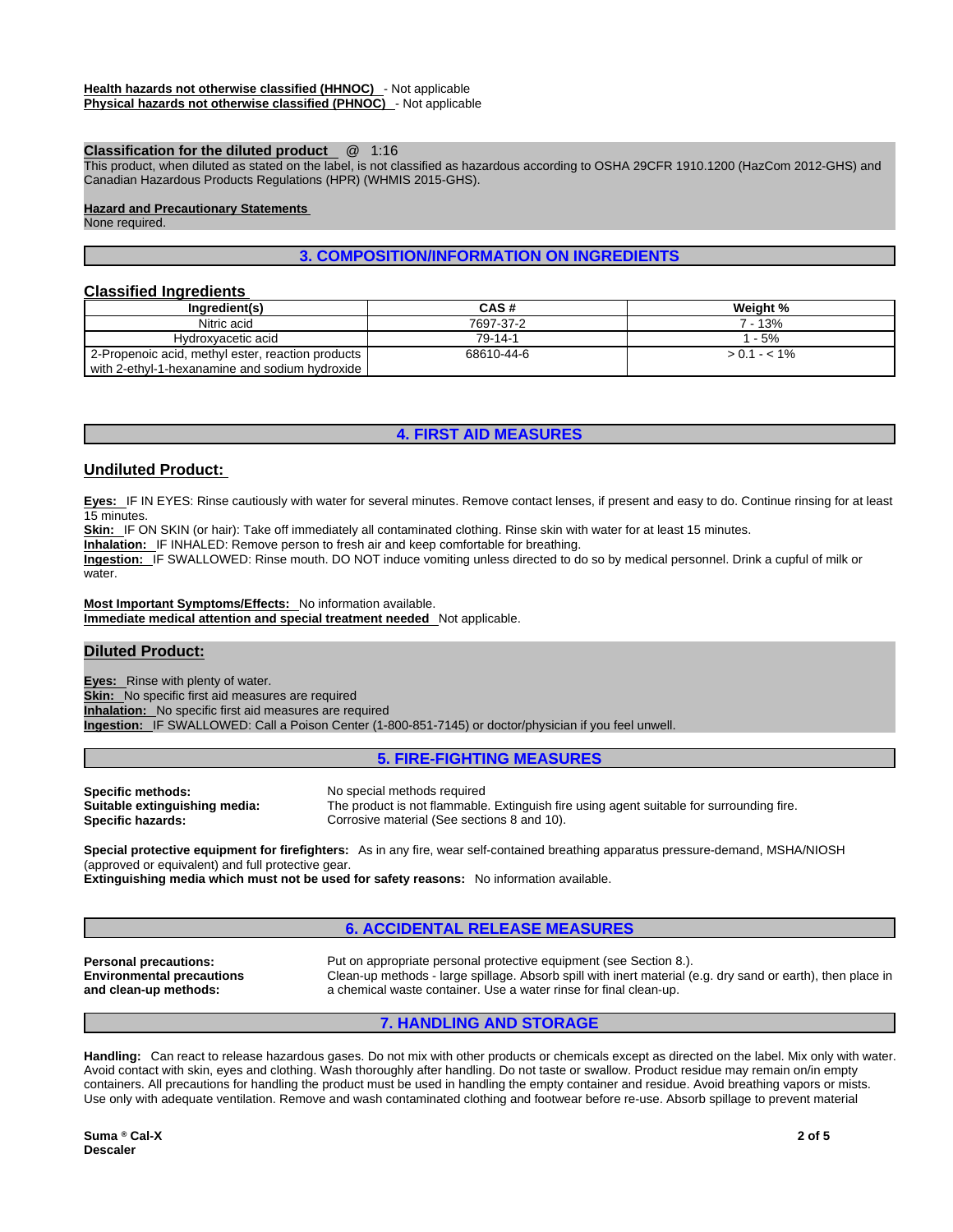## **8. EXPOSURE CONTROLS / PERSONAL PROTECTION**

#### **Exposure Guidelines:** .

| Inaradiantí c       | <b>CAC#</b><br>יי טריט | <b>ACGIH</b>                  | ^פ⊔∧<br>וחט         |
|---------------------|------------------------|-------------------------------|---------------------|
| .  .<br>Nitric acid | 7697-37-2              | $\sim$ $  \sim$<br>ppm<br>--- | <b>TWA</b><br>2 ppm |
|                     |                        | (TWA)<br>2 ppm                | (TWA)<br>. ma/mi    |

#### **Undiluted Product:**

**Engineering measures to reduce exposure:**

Good general ventilation should be sufficient to control airborne levels.

#### **Personal Protective Equipment**

It is the responsibility of the employer to determine the potential risk of exposure to hazardous chemicals for employees in the workplace in order to determine the necessity, selection, and use of personal protective equipment.

| Eye protection:                | Chemical-splash goggles.                                               |
|--------------------------------|------------------------------------------------------------------------|
| Hand protection:               | Chemical-resistant gloves.                                             |
| Skin and body protection:      | Protective footwear. Wear suitable protective clothing.                |
| <b>Respiratory protection:</b> | No personal protective equipment required under normal use conditions. |
| Hygiene measures:              | Handle in accordance with good industrial hygiene and safety practice. |

#### **Diluted Product:**

**Engineering measures to reduce exposure:** Good general ventilation should be sufficient to control airborne levels.

## **Personal Protective Equipment**

| ersonar Frotecuve Equipment    |                                                                        |
|--------------------------------|------------------------------------------------------------------------|
| Eye protection:                | No personal protective equipment required under normal use conditions. |
| Hand protection:               | No personal protective equipment required under normal use conditions. |
| Skin and body protection:      | No personal protective equipment required under normal use conditions. |
| <b>Respiratory protection:</b> | No personal protective equipment required under normal use conditions. |
| <b>Hygiene measures:</b>       | Handle in accordance with good industrial hygiene and safety practice. |
|                                |                                                                        |

#### **9. PHYSICAL AND CHEMICAL PROPERTIES**

**Explosion limits: - upper:** Not determined **- lower:** Not determined **Physical State:** Liquid **Color:** Clear Light Red Pink **Evaporation Rate:** No information available **Odor:** Product specific **Odor threshold:** No information available. **Boiling point/range:** Not determined **Melting point/range:** Not determined **Decomposition temperature:** Not determined **Autoignition temperature:** Not information available **Solubility:** Completely Soluble **Autoignition temperature:** No information available **Solubility in other solvents:** No information available **Relative Density (relative to water):** 1.08<br>**Density: Specific gravity:** 1.075 Kg/L<br>**Vapor density:** No information available **Density: Specific gravity:** 1.075 Kg/L **Bulk density:** No information available **Flash point (°F):** > 200 °F > 93 °C **Partition coefficient (n-octanol/water):** No information available **Viscosity:** 2 **Elemental Phosphorus:** 0.00 % by wt.<br>**VOC:** 0 % \* **PH:** < 2 **PH:** < 2 **VOC:** 0 % \*<br>**Flammability (Solid or Gas):** Not applicable **by the set of the Corrosion to metals:** Metal corrosive **Flammability (Solid or Gas):** Not applicable **Sustained combustion:** Not applicable

**Vapor pressure:** No information available.

**Dilution pH:** < 2 **Dilution Flash Point (°F):** > 200 °F > 93.4 °C **VOC % by wt. at use dilution:** 0.002 %

\* - Title 17, California Code of Regulations, Division 3, Chapter 1, Subchapter 8.5, Article 2, Consumer Products, Sections 94508

**10. STABILITY AND REACTIVITY**

**Reactivity:** Not Applicable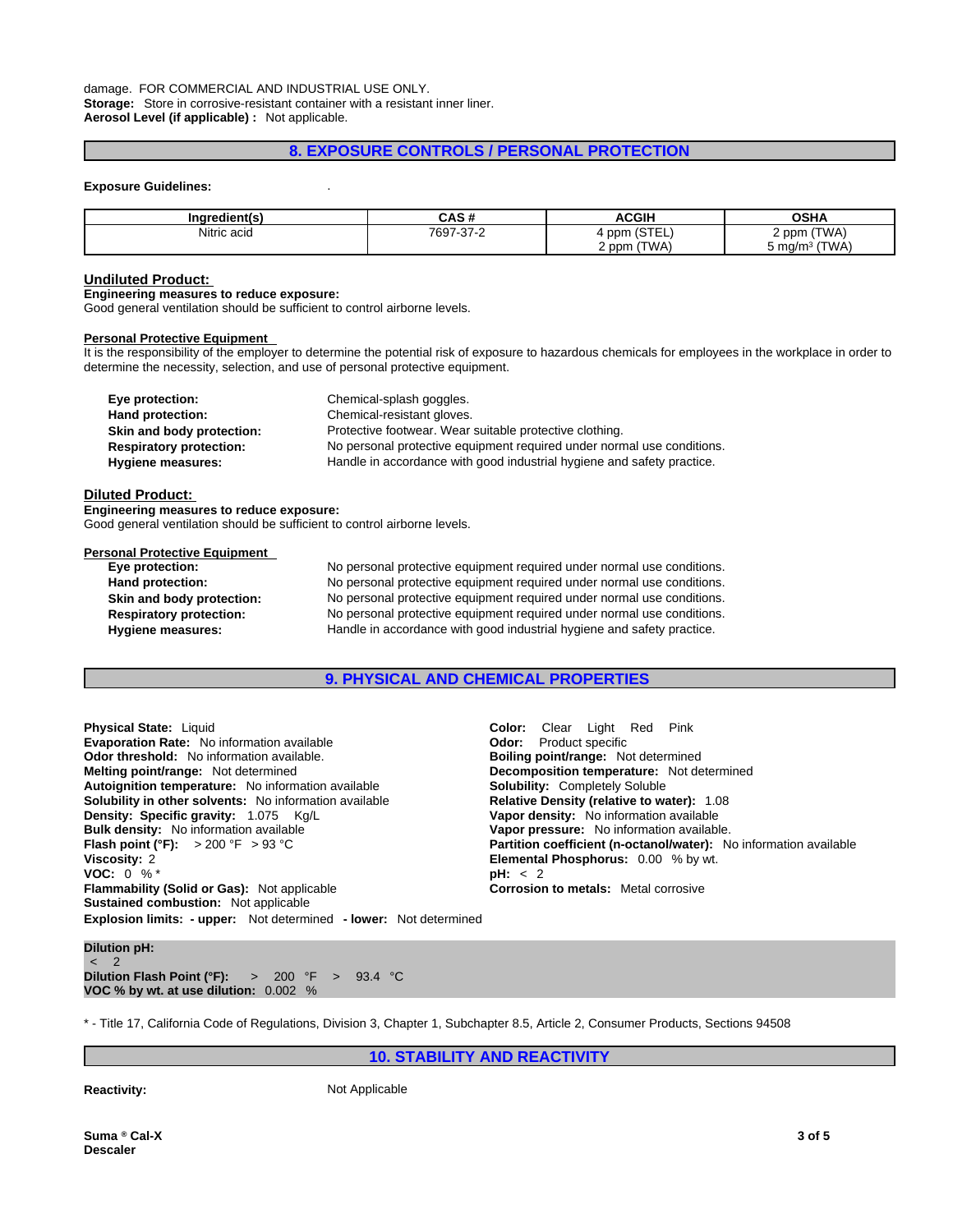**Stability:** The product is stable<br> **Possibility of hazardous reactions:** May vigorously react May vigorously react with strong alkaline products resulting in spattering and excessive heat. Hazardous decomposition products: None reasonably foreseeable. **Materials to avoid:** Strong bases. Ammonia. Do not mix with chlorinated products (such as bleach). Do not mix with any other product or chemical unless specified in the use directions. Amines. **Conditions to avoid:** None known.

**11. TOXICOLOGICAL INFORMATION**

#### **Information on likely routes of exposure:**

Skin contact, Inhalation, Ingestion, Eye contact

#### **Delayed, immediate, or chronic effects and symptoms from short and long-term exposure**

**Skin contact:** Unlikely to be irritant in normal use.

**Eye contact:** Corrosive. Causes serious eye damage. Symptoms may include pain, burning sensation, redness, watering, blurred vision or loss of vision.

**Ingestion:** Causes burns/ serious damage to mouth, throat and stomach. Symptoms may include stomach pain and nausea. **Inhalation:** May cause irritation and corrosive effects to nose, throat and respiratory tract. Symptoms may include coughing and difficulty breathing.

**Sensitization:** No known effects.

**Target Organs (SE):** None known **Target Organs (RE):** None known

## **Numerical measures of toxicity**

**ATE - Oral (mg/kg):** >5000 **ATE - Inhalatory, mists (mg/l):** >20 **ATE - Inhalatory, vapors (mg/l):** 24

**12. ECOLOGICAL INFORMATION**

**Ecotoxicity:** No information available.

**Persistence and Degradability:** No information available.

**Bioaccumulation:** No information available.

#### **13. DISPOSAL CONSIDERATIONS**

**Waste from residues / unused products (undiluted product):** This product, as sold, if discarded or disposed, is a hazardous waste according to Federal regulations (40 CFR 261.4 (b)(4)). Under RCRA, it is the responsibility of the user of the product to determine, at the time of disposal, whether the waste solution meets RCRA criteria for hazardous waste. Dispose in compliance with all Federal, state, provincial, and local laws and regulations.

**Waste from residues / unused products (diluted product):** This product, when diluted as stated on this SDS, is a hazardous waste according to Federal regulations (40 CFR 261.4 (b)(4)). Under RCRA, it is the responsibility of the user of the product to determine, at the time of disposal, whether the waste solution meets RCRA criteria for hazardous waste. Dispose in compliance with all Federal, state, provincial, and local laws and<br>regulations.

**RCRA Hazard Class (undiluted product):** D002 Corrosive Waste **RCRA Hazard Class (diluted product):** D002 Corrosive Waste **Contaminated Packaging:** Do not re-use empty containers.

## **14. TRANSPORT INFORMATION**

**DOT/TDG/IMDG:** The information provided below is the full transportation classification for this product. This description does not account for the package size(s) of this product, that may fall under a quantity exception, according to the applicable transportation regulations. When shipping dangerous goods, please consult with your internal, certified hazardous materials specialist to determine if any exceptions can be applied to your shipment.